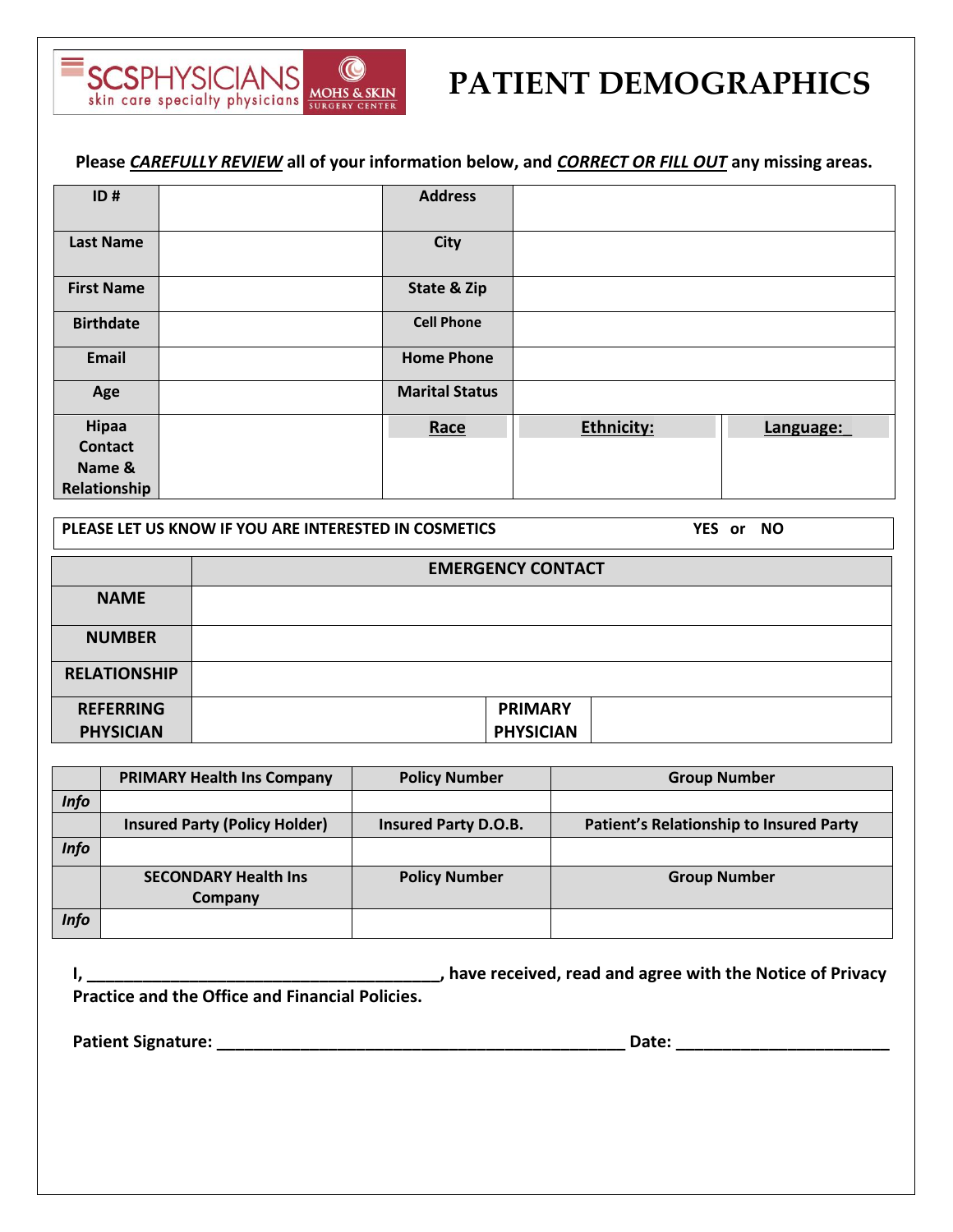

1447 York Road | Suite 301 | Lutherville | MD 21093 | 410.252.9090 I 410.494.7064 fax 1407 York Road | Suite 100A | Lutherville | MD 21093 | 410.252.9090 | 410.494.7064 fax

### **FRONT DESK FORMS**

#### **Abridged Notice of Privacy Practices - Please read through and check off & sign below**

#### **A. OUR COMMITMENT TO YOUR PRIVACY**

We will create records regarding you and the treatment and services we provide to you. We are required by law to maintain the confidentiality of health information that identifies you. Our practice will always post a copy of our current Notice of Privacy Practices in our offices in a visible location, and you may request a full version paper copy of our most recent Notice at any

time.

#### **B. WE MAY USE AND DISCLOSE YOUR PHI IN THE FOLLOWING WAYS**

The following categories describe the different ways in which we may use and disclose your PHI: Treatment, Payment, Health Care Operations, Appointment Reminders, Treatment Options, Health-Related Benefits and Services, Release of Information to Family/Friends, Disclosures Required by Law

#### **C. USE AND DISCLOSURE OF YOUR PHI IN CERTAIN SPECIAL CIRCUMSTANCES**

Our practice may disclose your PHI to public health authorities that are authorized by law to collect information for the purpose of: Public Health Risks, Health Oversight Activities, Lawsuits and Similar Proceedings, Law Enforcement, Deceased Patients, Organ and Tissue Donation, Research, Serious Threats to Health or Safety, Military, National Security, National Security, Inmates, Workers' Compensation

#### D. **YOUR RIGHTS REGARDING YOUR PHI**

You have the following rights regarding the PHI that we maintain about you: Confidential Communications, Requesting Restrictions, Inspection and Copies, Amendment., Accounting of Disclosures, Right to a Paper Copy of This Notice, Right to File a Complaint, Right to Provide an Authorization for Other Uses and Disclosures

If you have questions regarding this notice or our health information privacy policies, please contact:

## **SKIN CARE SPECIALTY PHYSICIANS**

**HIPAA Security Officer 1407 - 1447 York Road, Suite 100A & 301 Lutherville, MD 21093 (410) 252 9090**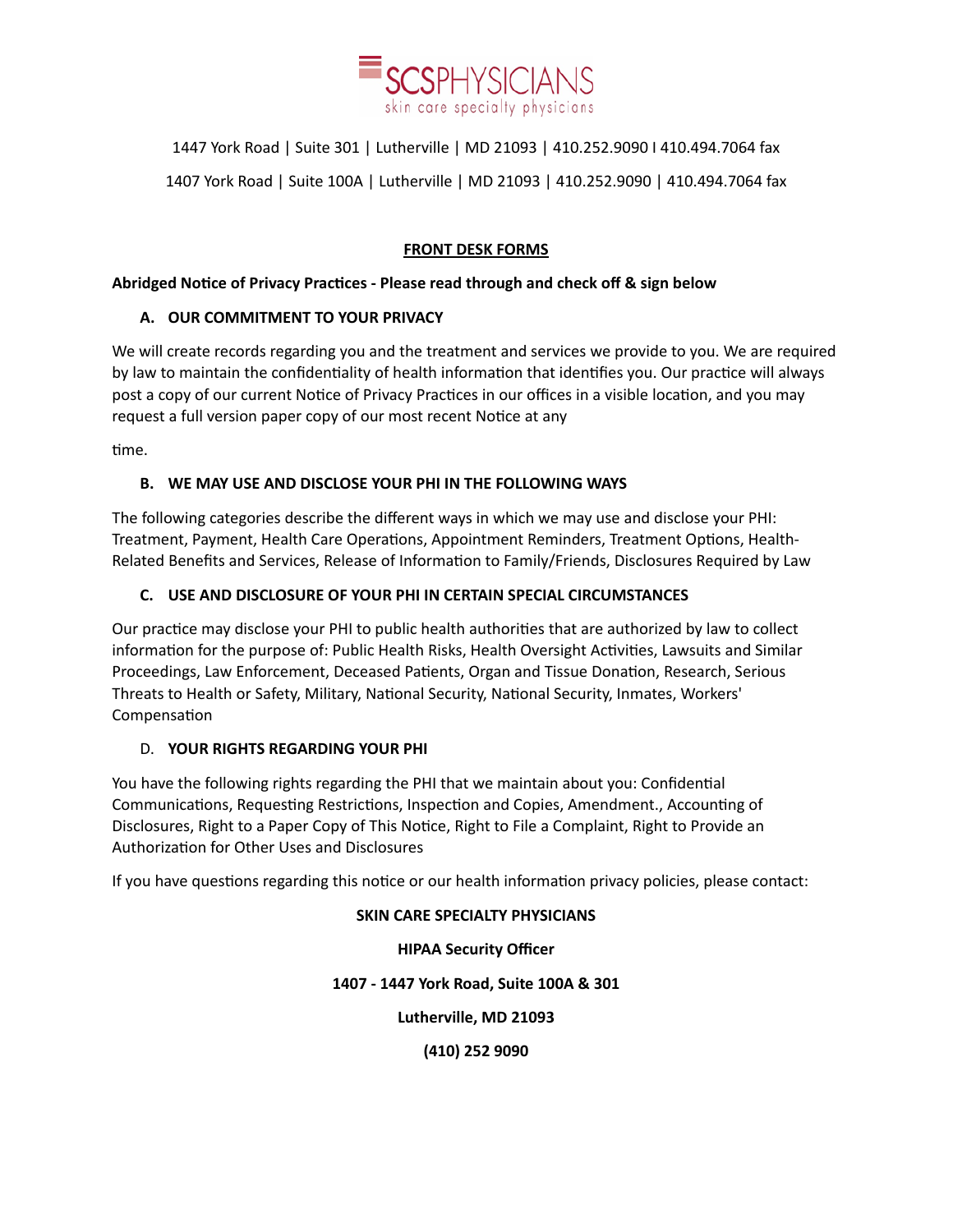**1407 York Road | Suite 100A | Lutherville | MD 21093 | 410.252.9090 | 410.494.7064 fax** skin care specialty physicians

**Office Policies (Updated May 2021)**

**These policies may change without notice. Please call the office for updated information or if you have questions. 48 HOUR NOTICE REQUIRED FOR CANCELLATION**: If an appointment must be cancelled or rescheduled, the patient is required to provide at least 48 hours' notice. Each time a patient misses an appointment without providing proper notice, another patient is prevented from receiving care.

**FEE & PENALTY FOR LESS THAN 48 HOUR NOTICE**: Failure to do so will result in a \$50 (FIFTY DOLLARS) fees for each missed appointment. If this is a surgical or a Cosmetic appointment without at least a 48 hours' notice it will result in a \$100 (ONE HUNDRED DOLLARS) fees. This fee is not covered by insurance and must be paid prior to scheduling your next appointment. **NO SHOW POLICY FOR INSURANCES NOT ALLOWING LATE PENALTIES**: Insurances that do not allow late penalties will still allow us to revoke patient privileges after TWO NO SHOW APPOINTMENTS.

**NO SHOW CANCELLATION FEE WAIVER REQUEST:** If the patient has a valid excuse for missing their appointment, they may fill out the no show cancellation fee waiver request. The no show penalty will still be due but can be waived subject to management review of the waiver form.

LATE ARRIVALS: If a patient arrives more than 15 minutes after the scheduled appointment time, the appointment may need to be rescheduled and may result in a NO SHOW fee. Please call the office if you believe that you will not arrive in time for your appointment.

**PATIENT IS RESPONSIBLE FOR THE INFORMATION WE HAVE**: It is the patient's responsibility to notify the office of any changes, including insurance information, phone number, address, and email.

PATIENT RESPONSIBILITY FOR REFERRALS: If an insurance policy requires the patient to obtain a referral, it will be the patient's responsibility to do so. Please note that follow-up visits are considered separate visits and may require a separate referral. **APPOINTMENT RESCHEDULING REQUIRED IF REFERRAL NOT VALID**: If you do not have a valid referral, you must reschedule your appointment. If you choose to be seen, we will not submit your claim to your insurer, and you will be held financially responsible for the full amount at the time of the visit.

# **Financial Policies (Updated May 2021)**

**PAYMENT AT TIME OF SERVICE**: Copayments and account balances must be paid at the time of service.

**CREDIT CARD POLICY**: Our practice requires that you provide us with a valid credit card, HSA or FSA card to prevent carrying balances on your account. A \$100 (ONE HUNDRED DOLLAR) deposit is required if you refuse our credit card policy. Once your insurance plans have paid their portion and notified us of the amount of your share, we will submit the patient responsibility to the credit card on file. The information will be held securely in a protected system as required by law.

- The current system uses P2PE (Point-to Point Tokenization & Encryption). This is considered the most secure way of saving cards.
- The card number is never stored on the Practice Management System. The card number is immediately encrypted and tokenized once it processed. The tokenization creates a random sequence of numbers (the Token) that replaces the actual card number in our system. We store the Token, and the Card is Stored on the Stripe Platform which is PCI Level 1 Data Center Compliant.

**CREDIT CARD RECEIPT BY EMAIL**: You will receive a copy of the charge by e-mail. This will in no way change or compromise your ability to dispute a charge or question your insurance company's determination of payment. If you have any questions about this payment method, do not hesitate to ask.

**OUT OF OFFICE LAB SERVICES**: If lab services such as biopsies and/or bloodwork, are required, you will receive a separate bill from the lab. Questions regarding your lab bills must be directed to the lab.

**FINANCIAL HARDSHIP ARRANGEMENTS**: If you are experiencing financial hardship and are unable to pay your balance in full, please contact the billing department for payment arrangements. Accounts that remain past due for 120 days will be turned over to a collection agency unless payment arrangements are made.

**COLLECTION AGENCY FEES**: Accounts turned over to a collection agency will be charged a \$30 collection fee and be reported to the credit bureau. There will a \$50 fee for all returned checks.